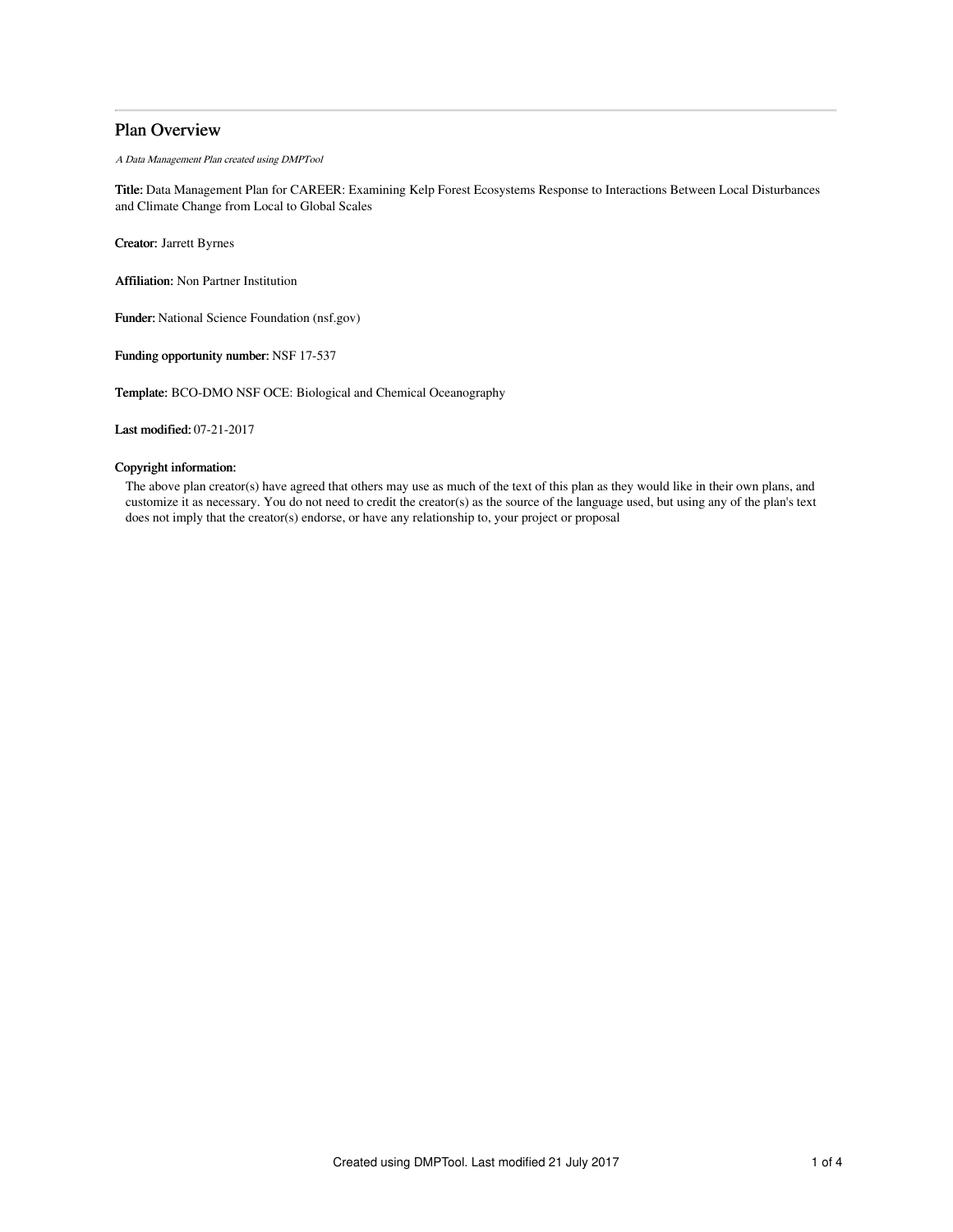## Data Policy Compliance

### Identify any published data policies with which the project will comply, including the NSF OCE Data and Sample Policy as well as other policies that may be relevant if the project is part of a large coordinated research program (e.g. GEOTRACES).

The project investigators will comply with the data management and dissemination policies described in the NSF Award and Administration Guide (AAG, Chapter VI.D.4) and the NSF Division of Ocean Sciences Sample and Data Policy. This data management plan is written in accord with policies of the Biological and Chemical Oceanography Data Management Office. All data and code products of this research will be provided to the Biological and Chemical Oceanography Data Management Office, National Centers for Environmental Information, and the Ocean Biogeographic Information Service with accompanying metadata for full release either during the lifetime of the project or within two years of completion, project objective depending. Further, this data management plan follows the practices laid out by the Kelp Ecosystem Ecology Network as part of their network methods (http://kelpecosystems.org).

# Pre-Cruise Planning

If the proposed project involves a research cruise, describe the cruise plans. (Skip this section if it is not relevant to your proposal.) Consider the following questions: (1) How will pre-cruise planning be coordinated? (e.g. email, teleconference, workshop) (2) What types of sampling instruments will be deployed on the cruise? (3) How will the cruise event log be recorded? (e.g. the Rolling Deck to Repository (R2R) event logger application, an Excel spreadsheet, or paper logs) (4) Will you prepare a cruise report? Pre-event planning will be done via a planning workshop and the data management plan for all activities will be detailed in a standardized handbook of methods. This handbook contains detailed methods for each sampling event, data sheets customized by region, a field data sheet management protocol, and a data entry protocol including a chain of custody log. The actual sampling events will be recorded on paper logs which are photographed post-dive in the field to ensure no lost data (e.g., high winds or gear malfunctions on following dives) and when returned to shore are scanned into PDF documents before being archived. Data from benthic temperature loggers will be downloaded immediately following the cruise and archived using cloud data sharing services.

# Description of Data Types

Provide a description of the types of data to be produced during the project. Identify the types of data, samples, physical collections, software, derived models, curriculum materials, and other materials to be produced in the course of the project. Include a description of the location of collection, collection methods and instruments, expected dates or duration of collection. If you will be using existing datasets, state this and include how you will obtain them.

The project will produce several observational and experimental datasets, described in the list below. In addition to the datasets described below, the project will produce data on temperature and wave heights. All data and the code from the data processing pipeline will initially be made available via Github for version control. The data include

1) Site description, logger deployment records, and diver sampled abundance and point count data from surveys before and after kelp manipulations from before and after experimental kelp manipulations.

2) Temperature data during the year after the kelp removal data from HOBO temperature loggers.

3) Modeled wave height data from the Global Ocean Wave model of Reguero et al. 2012 for experimental removal sites.

3) Site description, logger deployment records, and diver sampled abundance and point count data from observational surveys.

4) Temperature and wave pressure measurements from sensors deployed at each observational survey site.

All diver data sheets will be scanned and entered data will be archived in CSV format before cleaning and processing. Data from observational survey sites should span the five years of the project. Data from experiments will be collected throughout the duration of the five years of the experiment, with data from different regions coming in at different times.

## Data and Metadata Formats and Standards

Identify the formats and standards to be used for data and metadata formatting and content. Where existing standards are absent or deemed inadequate, these formats and contents should be documented along with any proposed solutions or remedies. Consider the following questions: (1) Which file formats will be used to store your data? (2) What type of contextual details (metadata) will you document and how? (3) Are there specific data or metadata standards that you will be adhering to? (4) Will you be using or creating a data dictionary, code list, or glossary? (5) What types of quality control will be used? How will data quality be assessed and flagged?

Field dive sampled data will be photographed in the field and scanned immediately on return from a day of sampling. Photos and scans will be saved on a network-wide Dropbox (http://dropbox.com) account in folders labeled with protocol, network member name, site, and date. Data will be entered using Excel using standardized already developed templates with imposed data validation to minimize data entry error. Data will be quality control-checked using read-back methodology in which sheets are read aloud while a member validates each entry. Data from sensors is all saved in long CSV formats with each measurement date-time stamped.

Upon completion of the quality control process, data is sent to the Byrnes lab for centralized data management. Data sets are run through scripted quality control checks ensuring completeness, scans for data entry outliers, and taxonomic standardization of species lists against the World Registrity of Marine Species

(http://www.marinespecies.org/). Any failures are turned back to the network member for correction. Temperature and pressure sensor data are similarly analyzed for outliers indicitive of sensors not being deployed during member specified dates.

Data is then merged into a common set of long-format CSV files suitable for futher use and analysis. The entirity of the data cleaning pipeline, including code, raw data, and cleaned merged data, is hosted on the version control archive GitHub (e.g., https://github.com/kelpecosystems/observational\_data).

Upon archiving (see below), the PI will generate metadata using the ISO19115 compliant Marine Community Profile 2.0 metadata schema

(https://marinemetadata.org/references/marineprofile19115) via a user interface at TemperateReefBase.

# Data Storage and Access During the Project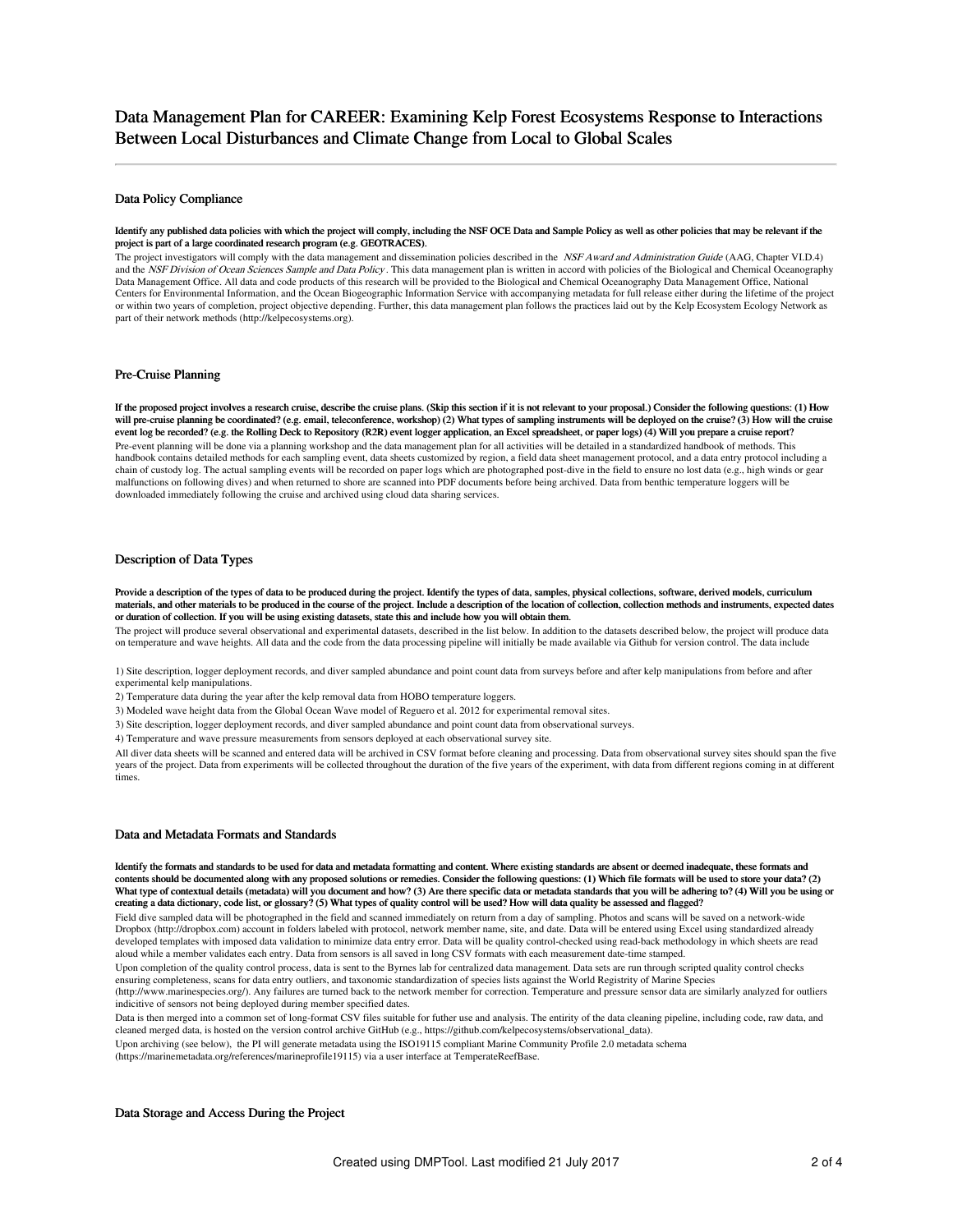#### Describe how project data will be stored, accessed, and shared among project participants during the course of the project. Consider the following: (1) How will data be shared among project participants during the data collection and analysis phases? (e.g. web page, shared network drive) (2) How/where will data be stored and backed-up? (3) If data volumes will be significant, what is the estimated total file size?

The investigators (PI and network members) will store original project data (including spreadsheets, CSV and ASCII files, images, and scans of data sheets) on laboratory computers. In the Byrnes lab, all computers backup both to independent hard drives regulated by Apple Time Machine and to the cloud via a lab Dropbox (http://dropbox.com). Scans of data sheets will be sent to the Byrnes lab upon completion of each site for immediate redundancy and backed up in Dropbox. Once each member completes data entry and quality control, Excel or CSV data files will be sent to the Byrnes lab and immediately 1) be placed into a cloud dropbox and 2) be added to the version controlled raw data portion of the project's public (for observational data) and private (for experimental data) Github account.

### Mechanisms and Policies for Access, Sharing, Re-Use, and Re-Distribution

Describe mechanisms for data access and sharing, and describe any related policies and provisions for re-use, re-distribution, and the production of derivatives. Include provisions for appropriate protections of privacy, confidentiality, security, intellectual property, or other rights or requirements. Consider the following: (1) When will data be made publicly available and how? Identify the data repositories you plan to use to make data available. (2) Are the data sensitive in nature (e.g. endangered species concerns, potential patentability)? If so, is public access inappropriate and how will access be provided? (e.g. formal consent agreements, restricted access) (3) Will any permission restrictions (such as an embargo period) need to be placed on the data? If so, what are the reasons and what is the duration of the embargo? (4) Who holds intellectual property rights to the data and how might this affect data access? (5) Who is likely to be interested in re-using the data? What are the foreseeable re-uses of the data? Pre-publication Data Management

Observational data sets are immediately available within and outside of the network upon deposition via the public Github archive (or other version control repository, should something happen with Github). Once quality controlled the Each member's dataset is available under CC-BY attribution for immediate use.

Experimental data is available within the network immediately via a private Github Archive with the understanding that members are to be included as co-authors on the first publication using this data. After publication, or two years from the termination of this grant, this archive shall be made entirely public.

# Data Sharing Policies

Broadly, KEEN is interested in open and transparent data sharing while ensuring that members get proper credit. Our data sharing policies are as follows.

1) Experimental manipulation data is private until publication or two years after the completion of this grant. Members are assured co-authorship on the first publication using their data, at which point it becomes public. Data is made availabe under the CC-BY license with the additional stipulation that members be queried and offered potential coauthorship if their manipulation data is to be used for later publication. However, they may only claim authorship if they are willing to engage in a significant intellectual contribution to the piece, defined by doing at least two of the following collaborating on ideas, analysis, writing, and editing; merely correcting typograpical errors or not offering any feedback is seen as insufficient for authorship.

2) Observational data is made public as soon as it quality controlled data is merged into the network data set. Inividual member data sets will be made citable (see below) and are offered via a Creative Commons-By license. This ensures members get credit for their work. It also ensures that observational data is immediately available and relevant to the scientific and management communities.

3) Non-KEEN datasets that are reshaped into KEEN format will be made available separately and their use must correspond to the original authors data sharing policies. For example, while we will provide scripts and instructions to merge the SBC-LTER data into KEEN data, they have requested that their data not be made available as part of the main dataset so that they might maintain control and monitor access as is required by their funding.

### Long-Term Data Sharing and Archiving with TemperateReefBase

The Kelp Ecosystem Ecology Network is one of the partner organizations aiding in the creation of TemperateReefBase (http://temperatereefbase.imas.utas.edu.au/), a data warehouse funded by the Australian Integrated Marine Observing System (IMOS) to host geospatially specific measurements of biotic and abiotic condition of temperate reefs around the globe. Already, TRB hosts the KelpTime kelp timeseries dataset from the Krumhansl et al. 2016 paper, in addition to a wide variety of data sets from other organizations.

TRB requires project scientists to generate metadata using the ISO19115 compliant Marine Community Profile 2.0 metadata schema via an intuitive user interface on intitial data creation. Metadata is maintained through data update cycles. Individual data sets will also recive a DOI for citation.

As quality controlled data is merged into the network dataset, we will archive it at TRB. Upon archiving materials at TRB for the first time, we will generate metadata for all data products.

### Data Sharing via BCO-DMO

After deposition with TemperateReefBase and metadata generation, I will work with the BCO-DMO to archive data with the National Centers for Environmental Information. Data, samples, and other information collected under this project can be made publically available without restriction once submitted to the public repositories. Machine readable metadata will have already been generated by TRB, thus making archiving and access provision straightforward. As the Ocean Biogeographic Information Service begins to add abundance data to its list of available data types, I will work with IOBIS to add our records of species abundances from the observational sampling data.

# Plans for Archiving

Describe the plans for long-term archiving of data, samples, and other research products, and for preservation of access to them. Consider the following: (1) What is your longterm strategy for maintaining, curating, and archiving the data? (2) What archive(s) have you identified as a place to deposit data and other research products?

The PI will ensure that the original underway measurements are archived permanently at TemperateReefBase, the National Centers for Environmental Information, and/or the Ocean Biogeographic Information Service as appropriate. BCO-DMO will also ensure that project data are submitted to the appropriate national data archive. The PI will work with TRB and BCO-DMO to ensure data are archived appropriately and that proper and complete documentation are archived along with the data.

#### Roles and Responsibilities

Describe the roles and responsibilities of all parties with respect to the management of the data. Consider the following: (1) If there are multiple investigators involved, what are the data management responsibilities of each person? (2) Who will be the lead or primary person responsible for ultimately ensuring compliance with the Data Management Plan?

The lead PI is ultimately responsible for the compliance with the data management plan. Already, PI Byrnes has provided members with data management plans, data entry templates, chain of custody logs, and data archival structures that are compliant with the DMP.

Members are responsible for management of their initial raw data sets and are asked to send quality controlled data to PI Byrnes as soon as it is complete. PI Byrnes has created an automated data quality control and merging pipeline for the observational data set, and will work the the Postdoc to create one for the experimental data set.